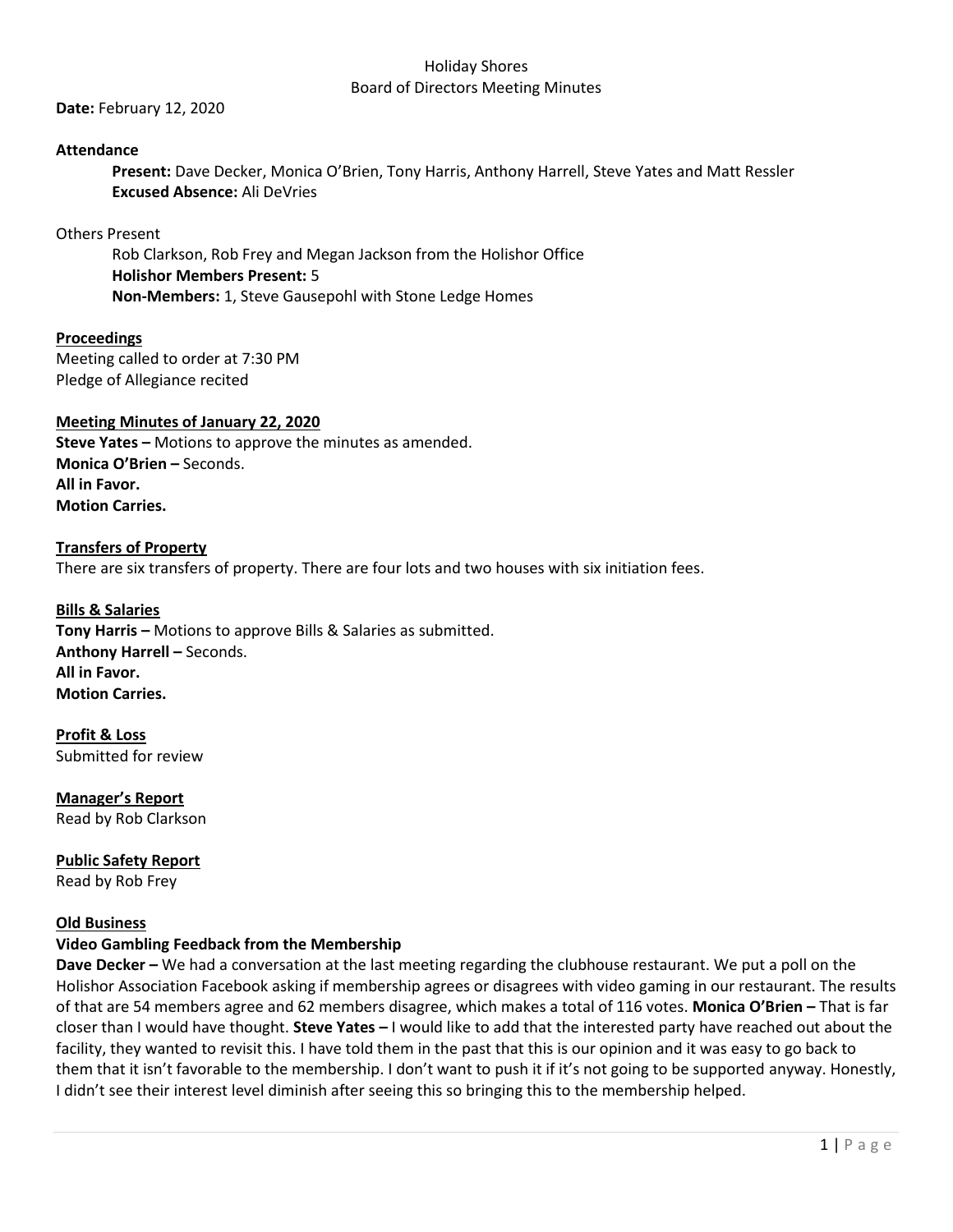#### **2020 Ditching**

## *Roads on Priority 1 2020 Ditching: Anchor, Brigantine, Captains, Key Largo Terrace, Nassau and Tartuga, Roads on Priority 2 2020 Ditching: Sextant, Bahamas and Shore Drive SW.*

**Dave Decker –** I have a feeling that the road plan conversation will blend. Within the budget, we did a carryover from last year to do the 2019 ditching plan based upon the way things worked. We will be doing that work this year which has already been approved so we are moving forward with it. **Rob Clarkson –** On the ditching, I took a couple drives after a few rain events to observe a few areas that I have received complaints about. Water was not leaving the roadways, so I prioritized the situations. I did go downstream on all of these to make sure we're not going to bottleneck anything or overtake something, and we are in the clear. After these drives, my opinion for the priority is based on the standing water, the water not coming off of the roads, the use of the roads and how much area it actually drains. **Dave Decker –** Thank you for getting these to us in February. It is really appreciated. On the ditching side, are there culverts going to be put in anywhere along this line or is this just ditching? **Rob Clarkson –** There are a few crossroad culverts. Off the top of my head, there are two culverts on Key Largo Terrace that are side by side and the center of them is being eaten away due to there being two pipes and water is trying to flow between everything, so that needs to be replaced. The majority of this would be driveway culverts and ditching. That area we identified around Key Largo, Nassau and Tartuga, which is a very flat area so that is obviously why it's pooling so bad. Yes, there are few crossroad culverts in this plan. **Dave Decker –** That is the one piece of data that I couldn't find anywhere, I recommend adding that to your map. How large of a diameter of the pipe you plan on putting on Key Largo? **Rob Clarkson –** The engineer would have to make that recommendation, but we are looking at an elliptical pipe. Right now, there are two 15'' pipes sitting side by side and they are not being utilized. **Anthony Harrell –** Rob, you mentioned water standing on the road. Does any of this in priority one or two back into anyone's property? **Rob Clarkson –** Mainly our property, but yes. It's not flooding anybody, but I have gotten calls that they cannot get to their mailbox. **Dave Decker –** How much of this can we do with the money we have allocated for this year? **Tony Harris –** We have \$119,000 allocated in the budget and priority one is \$171,000. **Dave Decker –** How much of that can we do within our budget? **Rob Clarkson -** Anytime you do a project the cost may vary. **Dave Decker –** Just looking at the two priorities, one on each side of the lake. Just off the cuff, are you wanting to do all of one and then do all of the other dividing them that way? **Rob Clarkson –** No. If you look at Brigantine, that is one we were going to eliminate a cross street culvert and add one. If you go out and look at it, I can't make sense of why they put one where they did. They have water moving every which way across the road. Instead of removing one completely, it's just an idea of flow filling that pipe rather than eliminating it, we would put one going across and going down. It is the shortest route to alleviate water which would alleviate flooding too. The road at Captains and Anchor, that entire corner is six to eight inches deep every time it rains. Those are the important ones. On the other side of the lake, you can pick and choose which way we want to go. I also think Key Largo is definitely a priority as well. **Dave Decker –** On Key Largo, I expect you'd want to do that whole road all at once. **Rob Clarkson –** Yes, the entire length of that road. If the priority one is higher than our budget allows, what would we break out? **Monica O'Brien –** Can we approve priority one up to the budget amount? **Tony Harris –** Also, we have money in the reserves for roads that we could pull out to fund the rest of what is needed to finish off priority one for this year. **Dave Decker –** Which means based upon our conversation on Monday, you won't have money for funding the 2021 Road Plan. **Tony Harris –** I just ran some quick numbers, we have \$119,000 in this year's current budget and we have \$124,000 in reserves, which would be \$243,000. On top of that, we have \$60,000 in 2021's budget for roads. The \$280,000 that Rob has here for both priority one and two leaves you \$37,000 short from the \$243,000 if you took all of the 2020 budget and reserves. Basically, you have \$23,000 more than you need over the two years to do both priority one and two over the course of 2020 and 2021. Then you are depleting all the money we have from reserves for roads, but that's what it is there for. **Dave Decker –** That is on your ditching side. What about the road side? **Tony Harris –** Right now, we have \$65,000 for road resurfacing. **Rob Clarkson –** Unless there is an oil shortage or something, we should be good. **Dave Decker –** In 2021, how much money are you going to have in your road budget? **Tony Harris –** Right now, we have \$62,000 in there not including the money being taken from reserves. **Dave Decker –** Your full road budget or your ditching budget? **Tony Harris -** \$146,000. **Dave Decker –** That is how much we have in there for 2021?

**Tony Harris –** Yes. **Dave Decker –** Which we know is too high because we haven't adjusted the other expenses, right?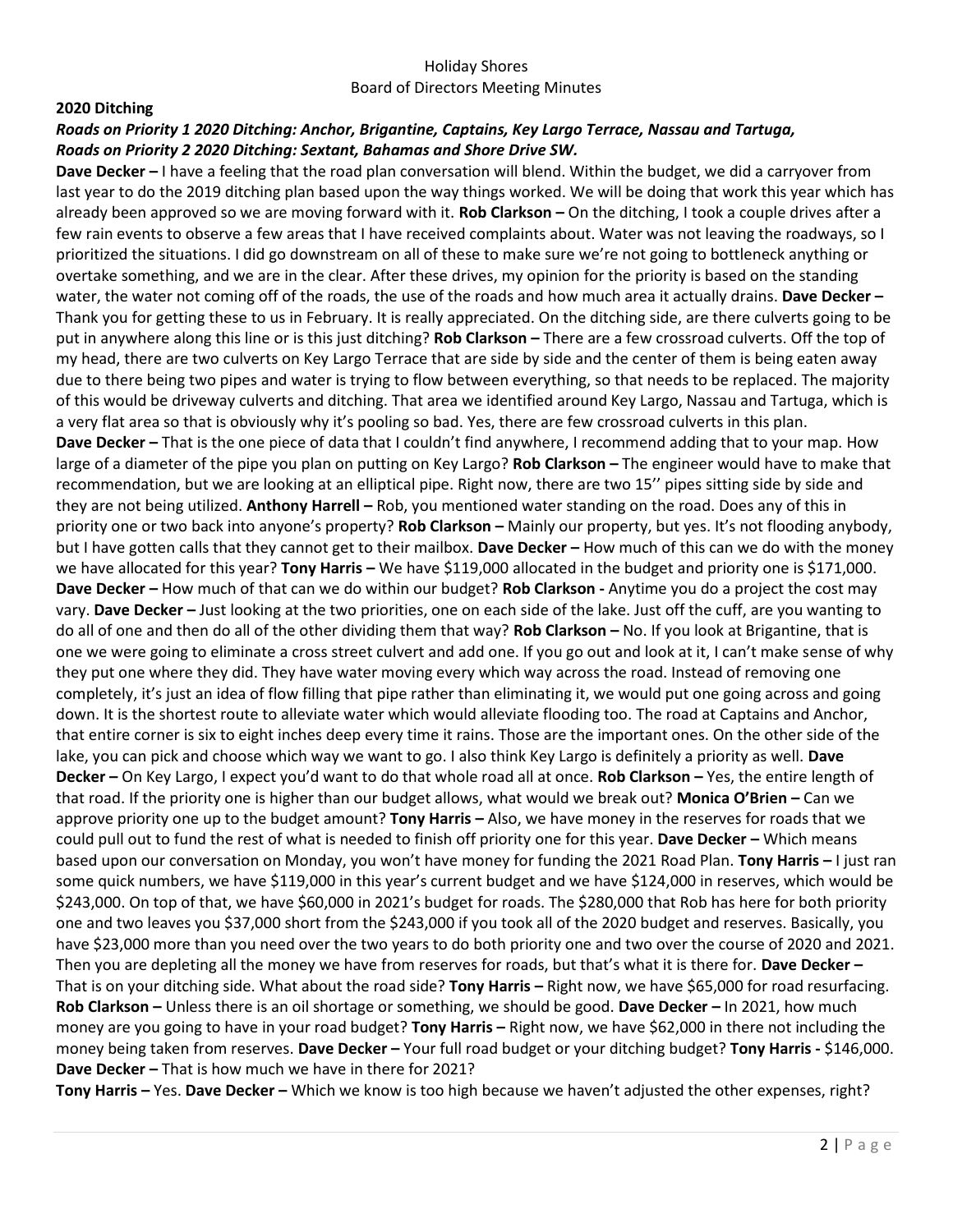## Holiday Shores

### Board of Directors Meeting Minutes

**Tony Harris –** Yes. That is the preliminary number. We have some inflationary factors to put into the budget for some of the categories which will bring this down a little bit, but this does not include taking any money out of the reserves yet. That is where we have the \$124,000. **Dave Decker –** Right. **Tony Harris –** Between all of the years, we have \$146,000 and \$124,000 and this year in the same category is \$399,000. That includes the 2019 ditching money we carried over. For the category as a whole, not including the 2019 ditching that has already been approved we have \$527,000 between the two years for the entire road category. The one question I have is if we are doing feet of road potentially. We might have more engineering costs then we had last year. How many feet of ditching was in the 2019 ditching? **Rob Clarkson –** 7,551 I believe. **Tony Harris –** What about priority one and two? **Rob Clarkson –** It's 15,000 and 18,000 combined. **Tony Harris –** For 2021, would you expect the road resurfacing to be about the same dollar amount? **Rob Clarkson –** Pretty close. **Dave Decker –** You will spend every dollar you are given. **Rob Clarkson –** Yes. **Dave Decker –** It will be the same. If you give him more, he'll do more. You have to make sure you have consistency over your years that you don't have a big drop one year because they are working on the plan of rotating through the roads. **Anthony Harrell –** Would you be able to complete priority one and two next year? **Rob Clarkson –** It's hard to tell you yes or no because I'm not the one doing the work. **Dave Decker –** I don't think that is what Tony is proposing. I think he's proposing priority one this year and priority two next year and you're saying you have enough money in the budget to do that that way. **Tony Harris –** Yes, that is what we are looking at. He already has the 2019 carry over to do this year. If we add that to 2020 ditching next year. **Dave Decker –** You need to just forget about the 2019 ditching and all of that because that is all done and approved. **Anthony Harrell –** Tony was talking about time. **Rob Clarkson –** All we have to do is monitor it. **Dave Decker –** I know this isn't all the ditching that needs to be done. **Rob Clarkson –** This is the worst and the next worse. **Dave Decker –** We obviously don't need a decision tonight. Let's at least give them a general direction of where we want to go. Do we have any concerns with the roads he as picked out? Are there any others that you think should be on that list? **Matt Ressler –** No. **Dave Decker –** One thing to look at is if you did it in this year's budget, what would you do this year and what would be done next year? I think that line should be drawn within the priorities. Which ones would you go after and what would you not? You can't do it all together because you don't have the significant portion of income until next year. **Rob Clarkson –** If you look at the very far right, you'll see that I put adjust on the plan twice. Once on Nassau and the othe**r** on Shore Drive. Instead of doing one long section, there are really bad sections that we could cut it down to and attach it back to the rest of it three years down the road. For Nassau, it would stop at Key Largo because that is where water is turning and hit the other part of it later down the road. There is room for adjustment on the footages. **Tony Harris –** Overall, I like the approach. Dollar wise, I think we have enough money in the two-year budget with the money in reserves to do all of the priority one and two. We have \$527,000 available and it looks like we would need about \$481,000. When we spoke Monday at the finance meeting, there are a few inflationary factors to add into our 2021 budget which would bring the road number down. Worst case if we have to do less on priority two in 2021, we could always do that. If we want to do priority one this year, we have enough so we could start with that. We also have the 2021 budget next meeting to look at so we will have a more concrete number for next year that we will vote on at the Annual Meeting. We could make the decision at the next meeting because we will have final numbers then. I think what we have here is great and it gives us a lot to work with.

### **2020 Road Plan**

# *Proposed roads for 2020 Road Plan: Sextant, Anchor, Captains, Helm, Aloha, Reno, Mexico, San Juan, Trinidad, Britany, Castle, Ensign Circle, Harvest, Pirate Cove, Point of View and Wanda.*

**Dave Decker –** In regard to the roads since that conversation was primarily ditching, do you guys have some direction and or questions for the staff? **Tony Harris –** Rob, what roads here on the map do you plan on resurfacing? **Dave Decker –** When you say resurfacing, do you mean oil and chip? **Rob Clarkson –** Yes. It is broken down on the map by quadrants. We prioritized these based on the usage of the road and as far as condition went. We are going to have some of these in there that are a third priority based upon how many years since it's been touched.

**Dave Decker –** Thank you. **Rob Clarkson –** That is basically why there is a quadrant with no plan at all because it is the newest. **Tony Harris –** On the spreadsheet you gave us, the note at the bottom that says 2019 ditching leftover. Are you resurfacing after the ditching is done? **Rob Clarkson –** While they are doing that in March and April, we will do the road resurfacing in July and August, I hope rather than September and October. Yes, that is the leftover and it is already paid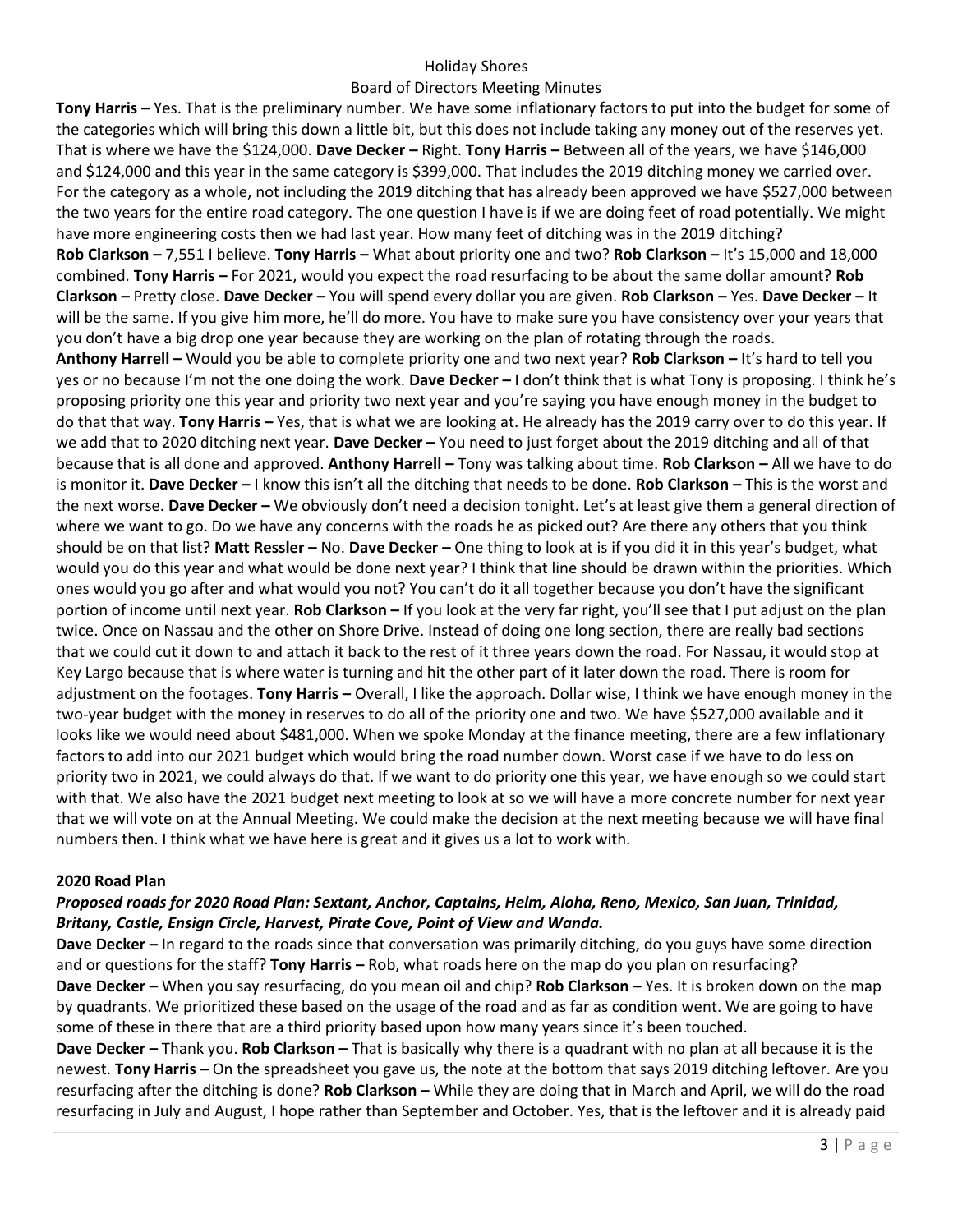## Holiday Shores

## Board of Directors Meeting Minutes

for. **Dave Decker –** What is the Board's thoughts? **Monica O'Brien –** I'm glad to see this done early. We are in a different place than we were last year. **Dave Decker –** The Board is okay with the proposal? *The Board mutually agrees.* **Dave Decker –** Does anyone think he is missing anything? **Matt Ressler –** On Elm going to the Marina. Is that something we could possibly look at? **Rob Clarkson –** Next year's plan. I think these are more of a priority than that one is right now as far as shape. Granted, it's not the smoothest road in the world. **Matt Ressler –** I get it. **Dave Decker –** It sounds like we are on the right path with the roads. I'd say start getting estimates together on it. **Rob Clarkson –** I already have. **Dave Decker –** With the idea of trying to do this earlier rather than later. Any thoughts from the Board or from you on the approach where we could move more swiftly when that happens? **Rob Clarkson –** I've reached out to six different contractors that do oil and chip to give us pricing on doing these. I'm hopeful that we have six bids and not one. **Dave Decker –** Doing this earlier will help. **Rob Clarkson –** Yes. I think when that price comes in, we will start rolling. Right now, it's an estimate. **Dave Decker –** Thank you for getting this moving early. **Matt Ressler –** Thank you.

### **Shoreline Erosion Prevention**

**Dave Decker –** At the last meeting there was a recommendation from the Lake Committee on putting together a proposal for a by-law change at the Annual Meeting. We did a lot of walking through that at the last meeting. Is this document here the final markup? **Monica O'Brien –** I know Ali was going to mess with the dates, but these are all of the changes we discussed, and Ali was going to try to consolidate the dates, but I thought the dates that were originally there were important. A few of them needed to be where they were for clarification. **Dave Decker –** What is the Board's thoughts on the revisions that is in front of you? *Conversation on verbiage change ensues.* 

### **New Business**

## **Process for Voting at the Annual Meeting**

**Dave Decker –** With the new process of voting absentee this year, a process was created for that. Anthony worked with the office and created a proposed procedure here.

*Anthony Harrell reads original document. Below includes the changes that were discussed.*

- *1. Ballots will be sent out in the annual meeting packets to the membership. Packets will be post marked 20 to 40 days prior to the annual meeting.*
- *2. Ballots will be identified by color coding* 
	- *a. Each ballot will be a separate color for each separate voting subject*
	- *b. Mailed ballots will be labeled "absentee ballot"*
- *3. The Annual Meeting packets will include a Ballot envelope in which all completed absentee ballots are to be placed and returned to the Holishor office.*
- *4. Absentee Ballots must be received in the office by end of business the Friday prior to the annual meeting.*
- *5. Absentee Ballots will only be accepted in the Holishor Office with a Valid ID during normal business hours.*
- *6. If absentee ballots are received in the mail or any other method in which a valid ID is not presented, the office staff will follow up with that member to request a copy of their ID.*
- *7. For members who cannot personally present a valid ID, one may be copied or scanned and sent to the office.*
- *8. No ballots labeled "absentee ballot" will be accepted at the annual meeting.*
- *9. Ballot envelopes received by the office will be placed in locked box, recorded as received with the date received and by whom. Receipt must be witnessed and initialed by the witness. Records will be maintained in the Holishor office on a paper log and presented to the auditor the day of the annual meeting.*
- *10. Seven days prior to meeting, the locked ballot box will be opened at close of business. Three Office employees will review the members names and checked against the list of members in good standing.*
- *11. Ballots from those members in good standing will be marked with a "P" (paid) banded together and returned to the box.*
- *12. Those ballot envelopes from members not in good standing will be banded together and placed in the box to be double checked by the head auditor at the annual meeting.*
- *13. Ballot box will be handed over to the head Auditor the day of the meeting.*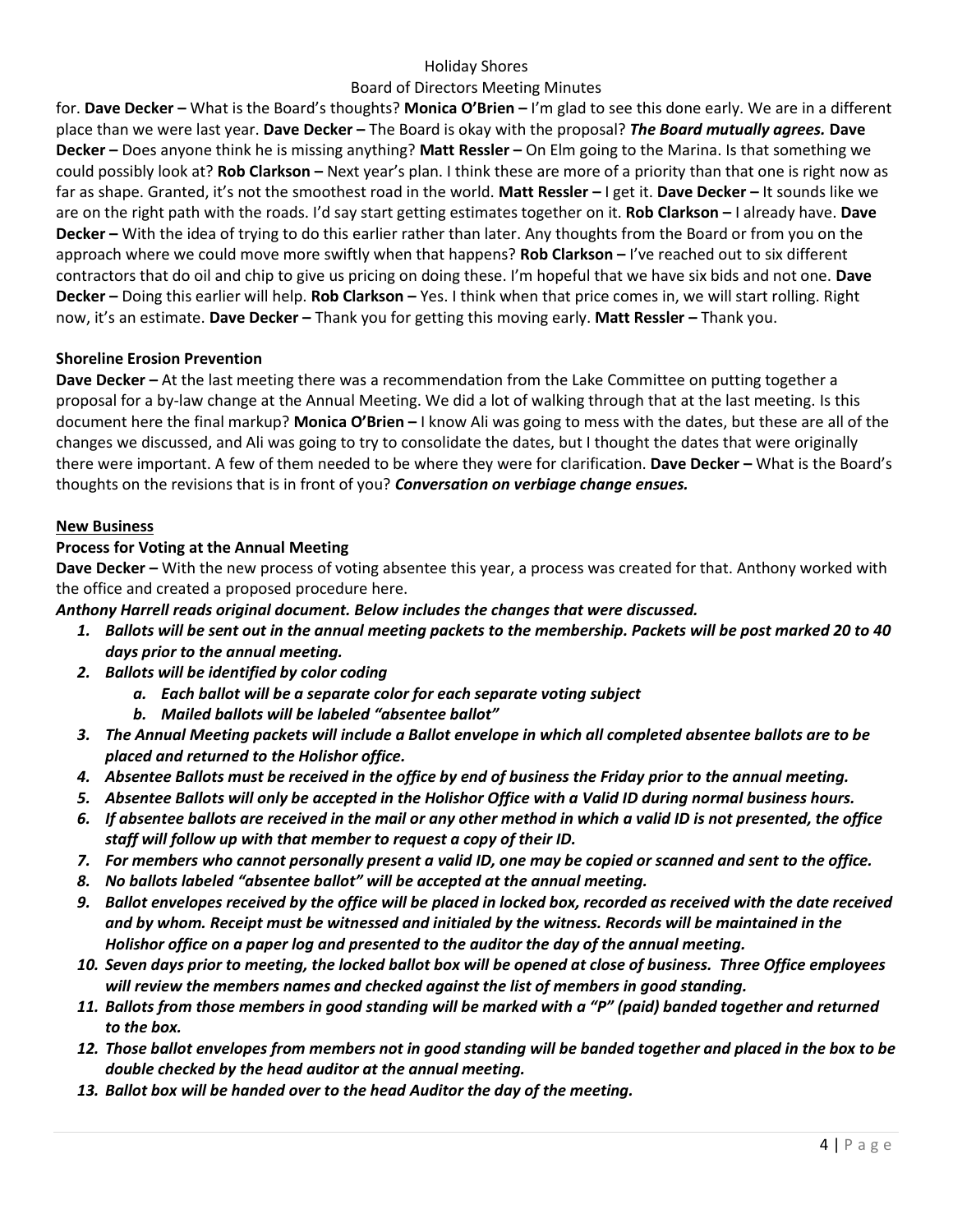### Holiday Shores

#### Board of Directors Meeting Minutes

- *14. If you are using a proxy, it must be exercised at the annual meeting using a ballot not marked as an absentee ballot.*
- *15. All members wishing to vote at the annual meeting will be crossed checked against the absentee voter list to prevent multiple votes from the same member.*

## **Fines Structure for the Annual Meeting**

**Dave Decker –** Last year, we had discussions about a by-law proposal changing the fines structure. We have made the ballot and the rationale at the bottom. We had postponed putting this on the Annual Meeting agenda until now. This is changing the maximum monetary fines. The proposed change is to change the maximum fine from \$200 to \$500. Basically, what it is doing is enabling the Association to raise the maximum monetary penalty. Does anyone have any thoughts or comments? **Tony Harris –** I just have a couple changes, it is just spelling. *Changes in verbiage discussed.* **Anthony Harrell –** Motions to add this by-law change to the Annual Meeting agenda with the changes in verbiage. **Monica O'Brien –** Seconds.

**All in Favor.**

**Motion Carries.**

### **Variance Request for Setbacks, 45 Willow**

*Remove existing home and construct a new residence. The current architect's design meets the building requirements as listed in the building requirements setback rules. The current home was built closer than 50' as shown in the survey. We request to be grandfathered in. If the concern of the side of the home to be closer than the setback is to impact views, the proposed home is located on a tall hill from the lake and has many trees surrounding the home. The proposed design will not block current views.* 

**Dave Decker –** The Building Committee recommends this variance with the east side deck being moved to the rear of the house. The committee based their decision on the facts that its approximate setbacks are close to what is there now. **Steve Yates –** Motions to approve the variance request as submitted.

**Monica O'Brien –** Seconds. **All in Favor.**

**Motion Carries.**

### **Reserve Schedule for Audit**

**Tony Harris –** This is the 2019 reserve study that we need to proof for the auditors who are starting next week. Does anyone have any questions or concerns on this? This is the end of 2019 that shows what money was allocated. Everything added in total of \$96,137 to the reserves plus the interest of \$12,658. **Dave Decker –** Which equates to the amount the Association members approved in the budget. The property sales and the interest. **Anthony Harrell –** Motions to approve the 2019 reserve study as submitted.

**Tony Harris – Seconds. All in Favor.**

**Motion Carries.**

### **Reserve Expenditures**

**Tony Harris –** We have to approve any money coming out of the reserves for the current year. The proposed numbers for 2020 are as follows: salt spreader: \$6,500, tennis courts: \$15,000, Holiday Point Pkwy culvert: \$30,000, hulled watercraft motor: \$6,000, silt containment: \$25,000 and ballroom carpet: \$25,000. That total comes to \$107,500. After the next meeting if we decide to pull any money out of reserves for the roads, we will approve that then. **Dave Decker –** For a further explanation, there is a by-law that states the Board is responsible for identifying what is going to be cut out of the reserves during the year and needs to be published. That way the membership has a chance to discuss the proposals. This approval is not an authorization for the office to spend the money, it is just an authorization that we are planning on spending this money this year. All the rules still follow that all expenditures must come to the Board for approval.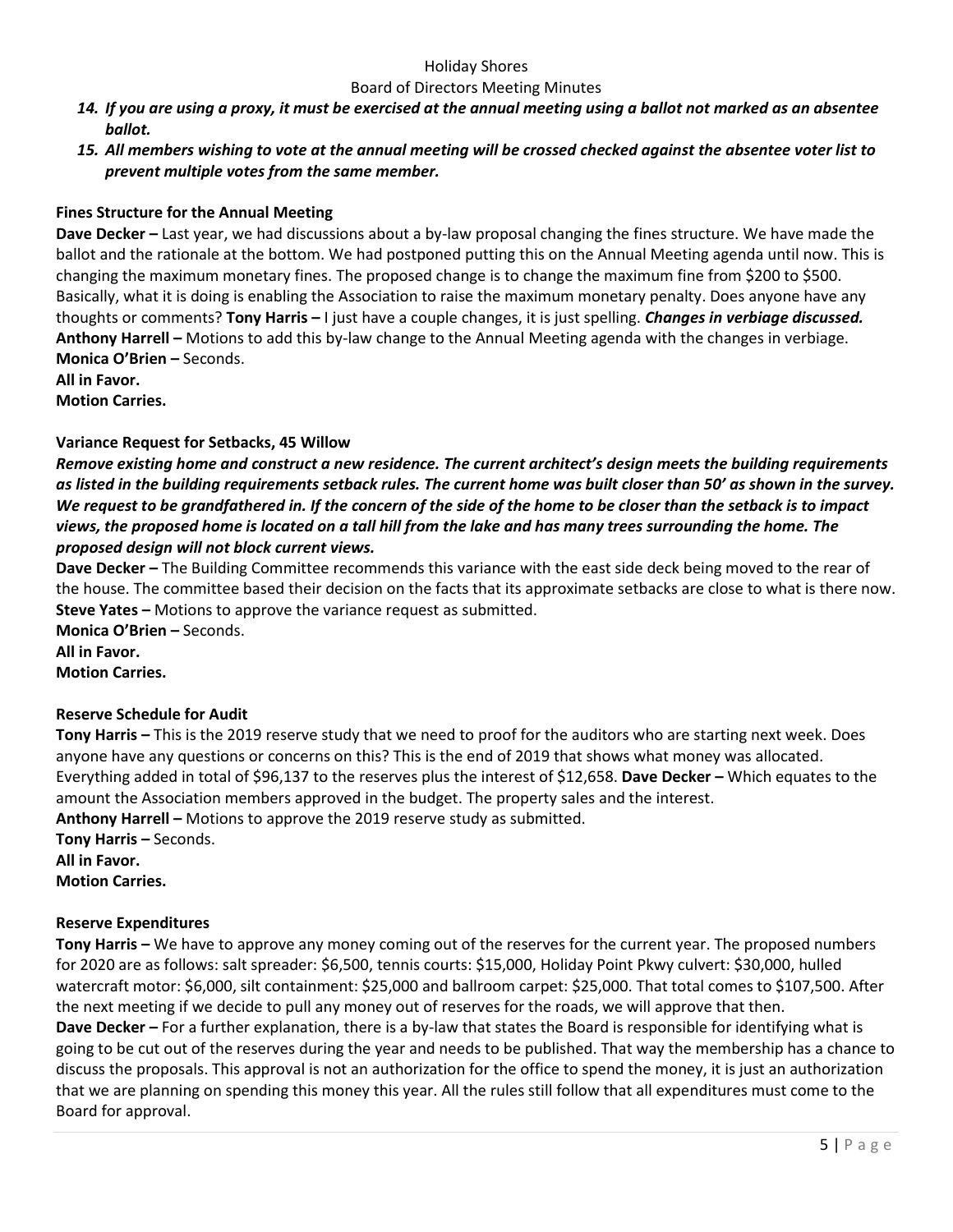**Tony Harris –** Motions to approve the reserve expenditures as submitted. **Monica O'Brien –** Seconds. **All in Favor. Motion Carries.**

## **Correspondence**

## **Letter from Dan Corey, 978 Holiday Point Pkwy**

*First, let me thank each of you for your leadership and contributions to our community. This letter is intended to request a variance allowing my Lowe Model 297 (29ft) pontoon on the lake. I acquired the boat from a Holiday Shores resident last year. It has been on the lake since purchased new in 1995. The title and registration of the boat lists the length as 24ft, however, that is not correct. If this request is not granted, I completely understand and will respect your decision. Thank you in advance for your cooperation and assistance in resolution of this matter.* 

**Dave Decker –** For those who do not know, our rule states the maximum length is twenty-eight feet on pontoon boats. **Anthony Harrell –** If this boat has been out here since 1995, I don't see an issue. **Monica O'Brien –** I do, because the title of the registration listed it as a twenty-four foot. It shouldn't have been out here just because this person got away with it. **Anthony Harrell –** Not this person. **Dave Decker –** I believe we used to allow thirty feet pontoons and I believe that rule was changed. The reason I believe that is when I got on the Board, it was stated at one spot at twenty-eight feet and thirty feet at another. That spot where is stated thirty feet had never been corrected. What I don't recall is when that rule changed. To your comment, Monica, which I totally understand, did it comply with our rules originally or was it illegal when it was brought onto the lake. **Jerry Theodore, 1346 –** I'm pretty sure the rule that year was twenty-eight feet. Prior to that, I don't know. **Dave Decker –** To your point, Monica, it was initially illegal when it was brought onto our lake. **Monica O'Brien –** I sympathize with the person who bought it. However, how many other people have had a boat bigger than this and haven't been able to put it on the water. **Tony Harris –** My thing is if it has already been on the water for almost twenty-five years. I don't know if the original owner knew the information was wrong. **Monica O'Brien –** There is a big difference between twenty-four and thirty feet. **Steve Yates –** If the boat has already been out here for so long and he is bringing it to our attention, I don't see an issue. **In Favor -** Anthony Harrell, Steve Yates and Tony Harris

**Opposed -** Matt Ressler **Sustained -** Monica O'Brien **Motion Carries.**

# **Open Floor**

# **Signage Replacement at Main Gate**

**Dave Decker –** We have a picture of the potential new replacement signs at the main gate. The Board approved replacing the signs at a previous meeting. This is the second version that was turned into us. What is the Board's thoughts? **Anthony Harrell –** I like it. **Monica O'Brien –** I don't like the font or the cut outs in between the letters. **Tony Harris –** I think it looks fine. **Matt Ressler –** As do I. **Dave Decker –** The original presentation that was given to us didn't have that. **Monica O'Brien –** It's supposed to match the original design. That is a different font. **Rob Clarkson –** Megan found that font. There is a lot of fonts out there. **Dave Decker –** There are two major differences compared to the last one. One being the addition of the waves at the bottom. Does everyone agree that those look good? *The Board mutually agrees.* **Dave Decker –** Then next is the font. I heard one comment about not liking it. What are everyone else's thoughts? **Tony Harris –** I like it. **Matt Ressler –** I like it too. **Monica O'Brien –** It's ugly. **Tony Harris –** Motions to approve the design for the replacement signs at the main gate as submitted. **Matt Ressler –** Seconds. **All in Favor. Motion Carries.**